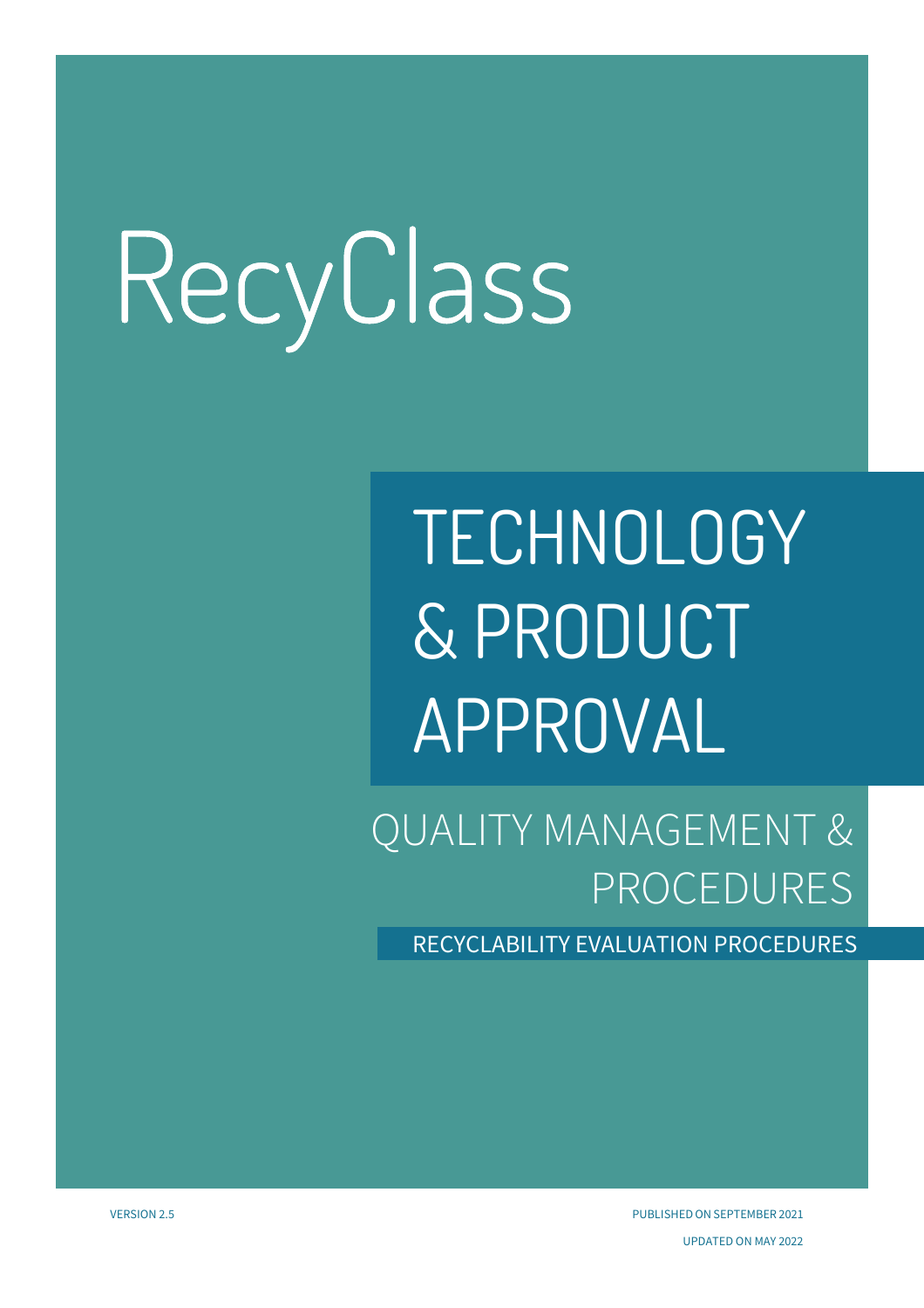### <span id="page-1-0"></span>CONTENT

| $\mathbf{1}$ .                                                                   |  |  |
|----------------------------------------------------------------------------------|--|--|
| 2.                                                                               |  |  |
| 3.                                                                               |  |  |
| 4.                                                                               |  |  |
| 5.                                                                               |  |  |
| 6.                                                                               |  |  |
| 7 <sub>1</sub>                                                                   |  |  |
| 8.                                                                               |  |  |
| 8.1                                                                              |  |  |
| 8.2                                                                              |  |  |
| 8.3                                                                              |  |  |
| 8.4                                                                              |  |  |
| 8.5                                                                              |  |  |
| 8.6                                                                              |  |  |
| 8.7                                                                              |  |  |
| 8.8                                                                              |  |  |
| 8.9                                                                              |  |  |
| 9.                                                                               |  |  |
|                                                                                  |  |  |
| ANNEX 2 - Complementary Procedure for Technologies & Products Approved by APR 17 |  |  |
|                                                                                  |  |  |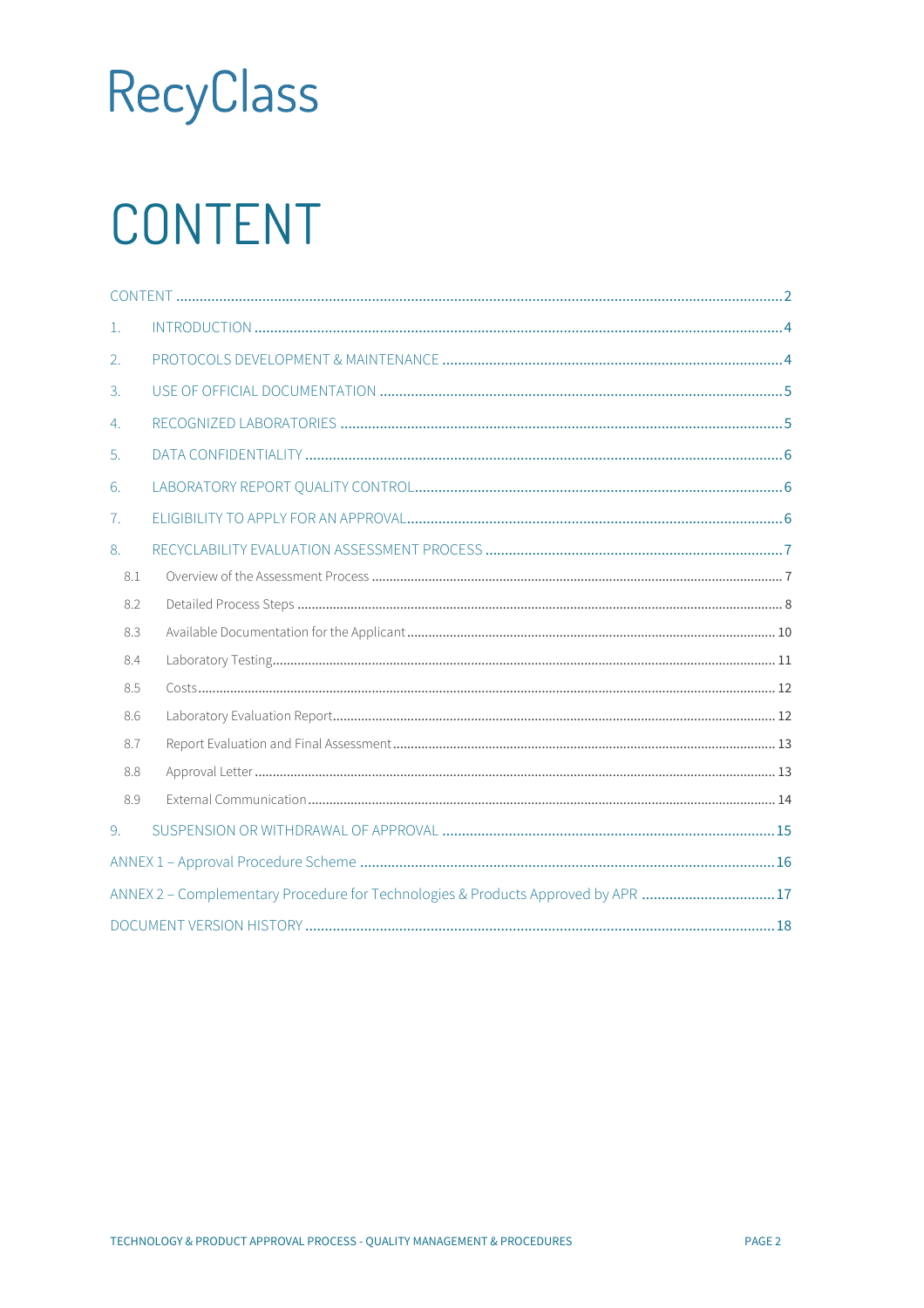### **DISCLAIMER**

**RecyClass is an initiative aiming at enhancing and evaluating the recyclability of plastic packaging through a technical perspective. The Recyclability Evaluation Protocols will promote recyclability by encouraging industry to test new plastic technologies, materials or product before market launch and giving advice and recommendations to the companies.** 

**The Recyclability Evaluation Protocols are available for download in RecyClass website. Companies providing plastic packaging concepts are encouraged to use them to self-assess the impact of their solutions on recyclability and highlight potential issues. However, compliance to a Recyclability Evaluation Protocol and Design for Recycling guidelines is not a replacement for an official assessment and may not be used as a marketing tool.** 

**All tests must follow the Evaluation Protocols recommended by the RecyClass Technical Committees and must be conducted by an independent laboratory approved by RecyClass which has no legal affiliation to the applicant.** 

More information is reported in the [RecyClass](https://recyclass.eu/) Internal Procedures available in the *RecyClass* **[website.](https://recyclass.eu/)**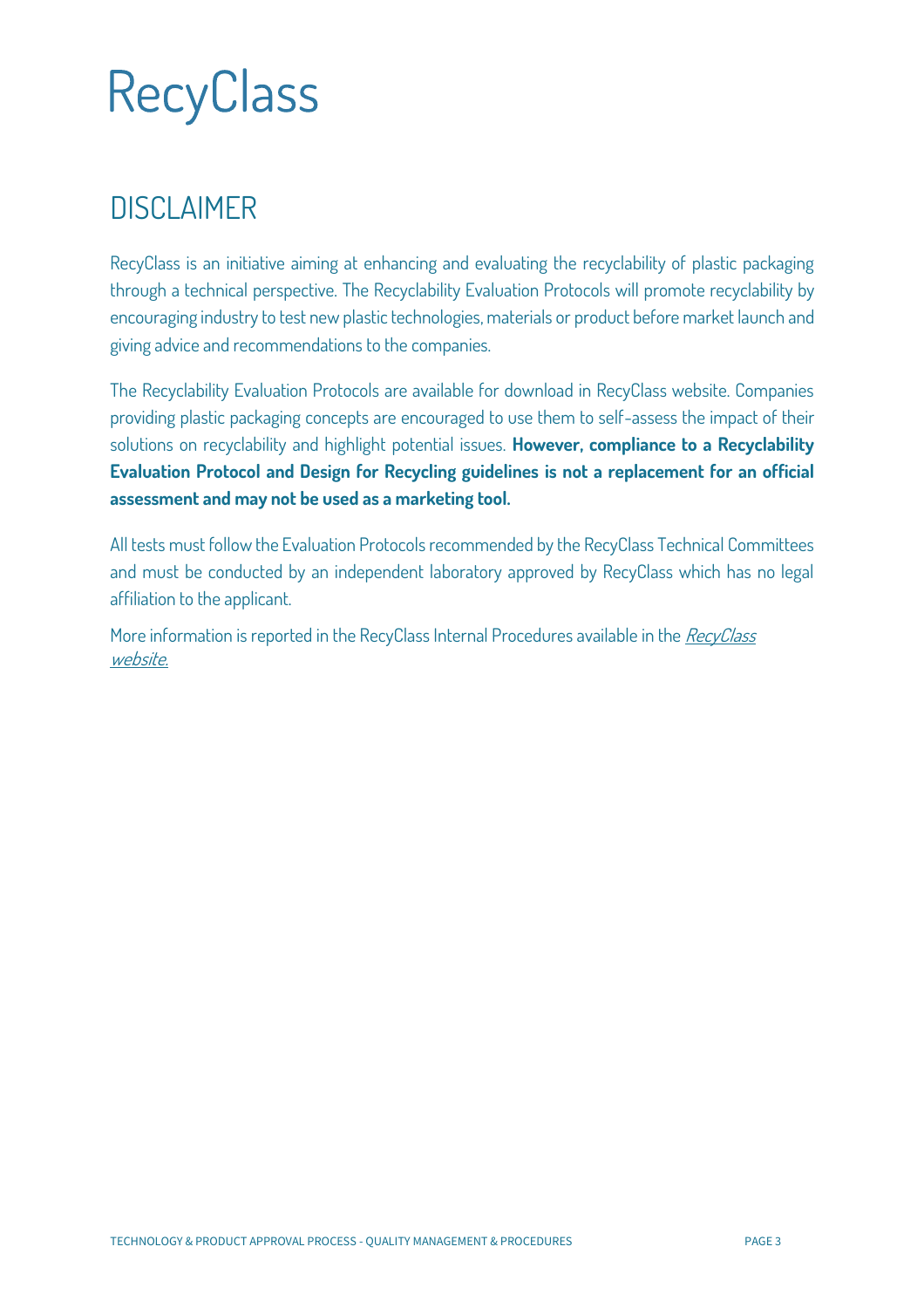### <span id="page-3-0"></span>**1. INTRODUCTION**

This document lays out quality management systems and procedures to obtain a RecyClass Technology or Product Approval.

RecyClass Technology and Product Approvals offer reliable assessments of the recyclability of a plastic packaging design based on the "RecyClass Recyclability Evaluation Protocols" 1 . The overall goal is to maintain the protection of packaged goods and their marketing display functions without obstructing the proper functioning of both the sorting and recycling processes.

This document provides guidance to the Applicant to ensure a perfect understanding of the requirements, duties and delivers along the Technology or Product Approval Procedure.

### <span id="page-3-1"></span>**2. PROTOCOLS DEVELOPMENT & MAINTENANCE**

RecyClass Recyclability Evaluation Protocols are owned, managed, and developed by RecyClass who ensures adequate documentation for the maintenance and improvement of the protocols.

RecyClass experts regularly review all available documentation including the protocols, laboratory report templates, and quality management systems and procedures according to recent developments in the recycling industry and the results of laboratory testing. Any changes and updates are implemented by the RecyClass Technical Committees and/or Task Forces and approved by the RecyClass Steering Board which are all composed by players representing the entire plastic value chain (raw producers, converters, brand owners, recyclers, …) as laid out in the document "RecyClass Internal Procedures<sup>2</sup>". New updates are communicated to Recognized Laboratories via their main contact.

A non-exhaustive list of cases where changes to protocols documentation might be found below:

• Changes to relevant European sorting and recycling practices under the focus and scope of the protocols. Updates will need to be reflected into the laboratory documentation.

• Changes in the focus or/and scope of the RecyClass protocols by the RecyClass Steering Board.

• Repeated feedback from the Laboratories following their experience during the testing and completion of the laboratory report. Frequent valuable comments will be taken into the Technical Committees and Task Forces for consideration to improve the protocols documentation.

• Stakeholders' feedback and proposals from RecyClass members and supporters. If valuable and relevant to the protocols focus and scope, they will be submitted to the Technical Committees and Task Forces for consideration.

RecyClass considers and records all proposals to the Recyclability Evaluation Protocols and assesses their suitability within the testing scope. Suitable feedback is included in the respective documentation during the review. Reviewed documents are consulted with Recognized Laboratories and members to ensure the suitability and fitness of the added requirements or procedures. The RecyClass SB approves the final version of the documents for publication.

*<sup>1</sup>* [RecyClass Recyclability Evaluation Protocols](https://recyclass.eu/recyclability/test-methods/)

*<sup>2</sup>* RecyClass Internal Procedures – [Governance & Tasks Distribution](https://recyclass.eu/library-of-documents/)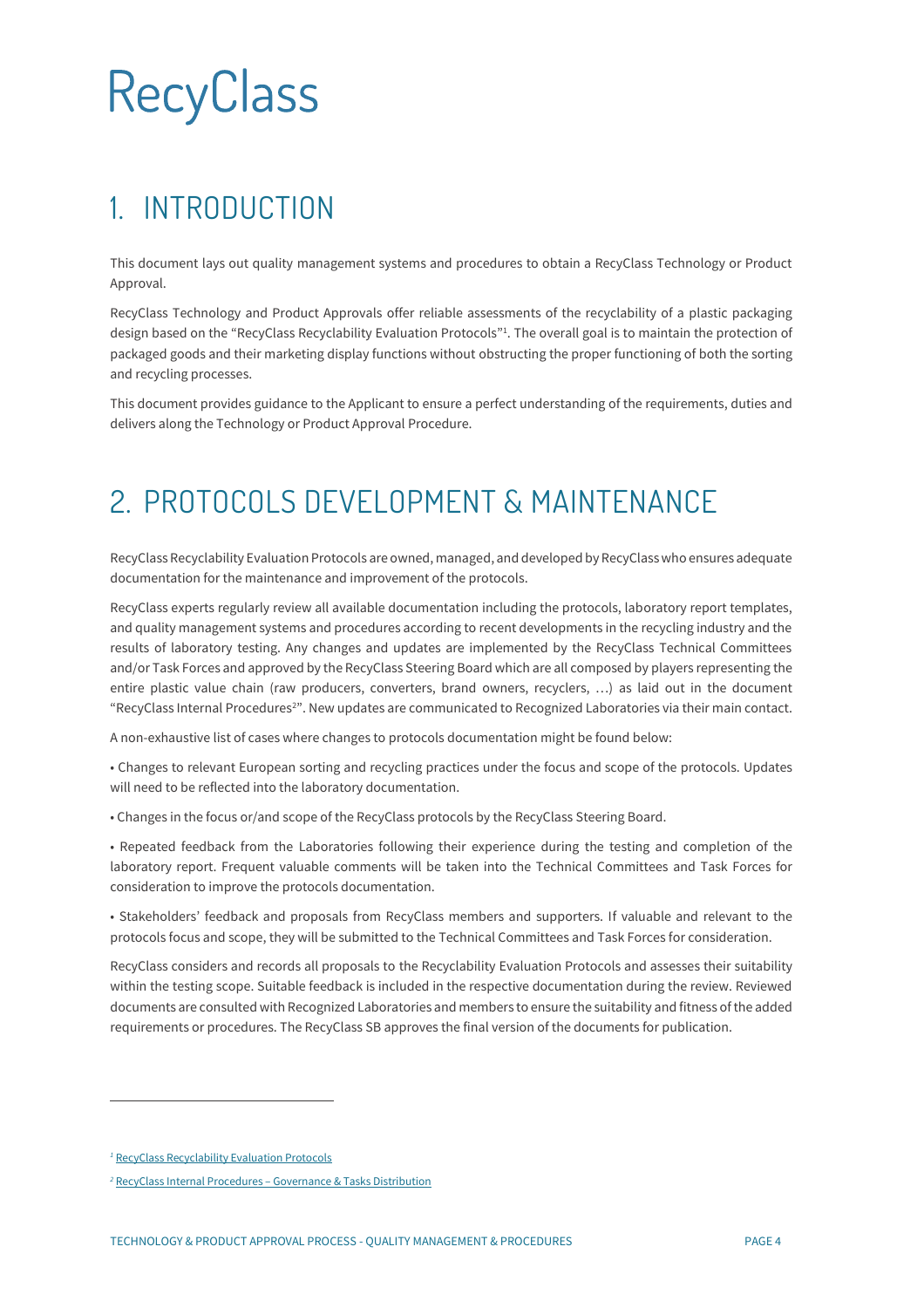### <span id="page-4-0"></span>**3. USE OF OFFICIAL DOCUMENTATION**

RecyClass Recyclability Evaluation Protocols are published in English on the RecyClass website. Applicant must use the latest and official RecyClass Application Form and deliver it filled in English to RecyClass Team to start an Approval Process once read and accepted RecyClass Internal Procedures and the present Quality Management & Procedures document. Recognized Laboratories must use the latest and official RecyClass document to conduct the protocols and deliver the laboratory report to the Applicant in English. The Applicant must submit the lab report delivered by a Recognized independent Laboratory to the RecyClass Technical Committee to receive an endorsement. In house tests carried out by following the RecyClass Protocols, as well as tests carried out in Recognized Laboratories but not evaluated by the RecyClass Technical Committees, are not considered for approval and cannot be used to claim the technology or the product recyclability.

The laboratory report might be amended by both the Applicant and RecyClass Team in case of necessity and to bring clarity in the results. Additional tests might be added as well if required by the RecyClass Technical Committees and/or Task Forces.

Applicants who signed the Application Form prior to the publication of an updated version of the protocol may use the previous versions with which they started the evaluation process. Recognized Laboratories should offer the opportunity to continue the Recyclability evaluation process with the newest versions of the protocols.

### <span id="page-4-1"></span>**4. RECOGNIZED LABORATORIES**

RecyClass Recyclability Evaluation Protocols are performed by Recognized Laboratories duly represented by a recognized representative who operates according to the procedures and the requirements described in both this document and in the Recognized Testing Facilities - Procedures and Quality Management document<sup>3</sup>, as well as to the terms of the Cooperation Agreement between RecyClass and the Recognized Laboratories.

The Applicant can contact one or more Laboratories recognized by RecyClass for managing the testing protocol and select one to carry out the tests. However, in case the sample submitted to the test require specific competence by the lab, the RecyClass Technical Committee can address the Applicant to a specific lab.

Communication between Laboratories and RecyClass must be kept at a regular basis. Laboratories must communicate to RecyClass Team any new applications for the protocols. TC representatives will guide the Laboratories and the Applicants in defining the control sample and the testing conditions. Testing cannot start prior the approval of RecyClass Team.

*<sup>3</sup> Recognized Testing Facilities - Procedures and Quality Management*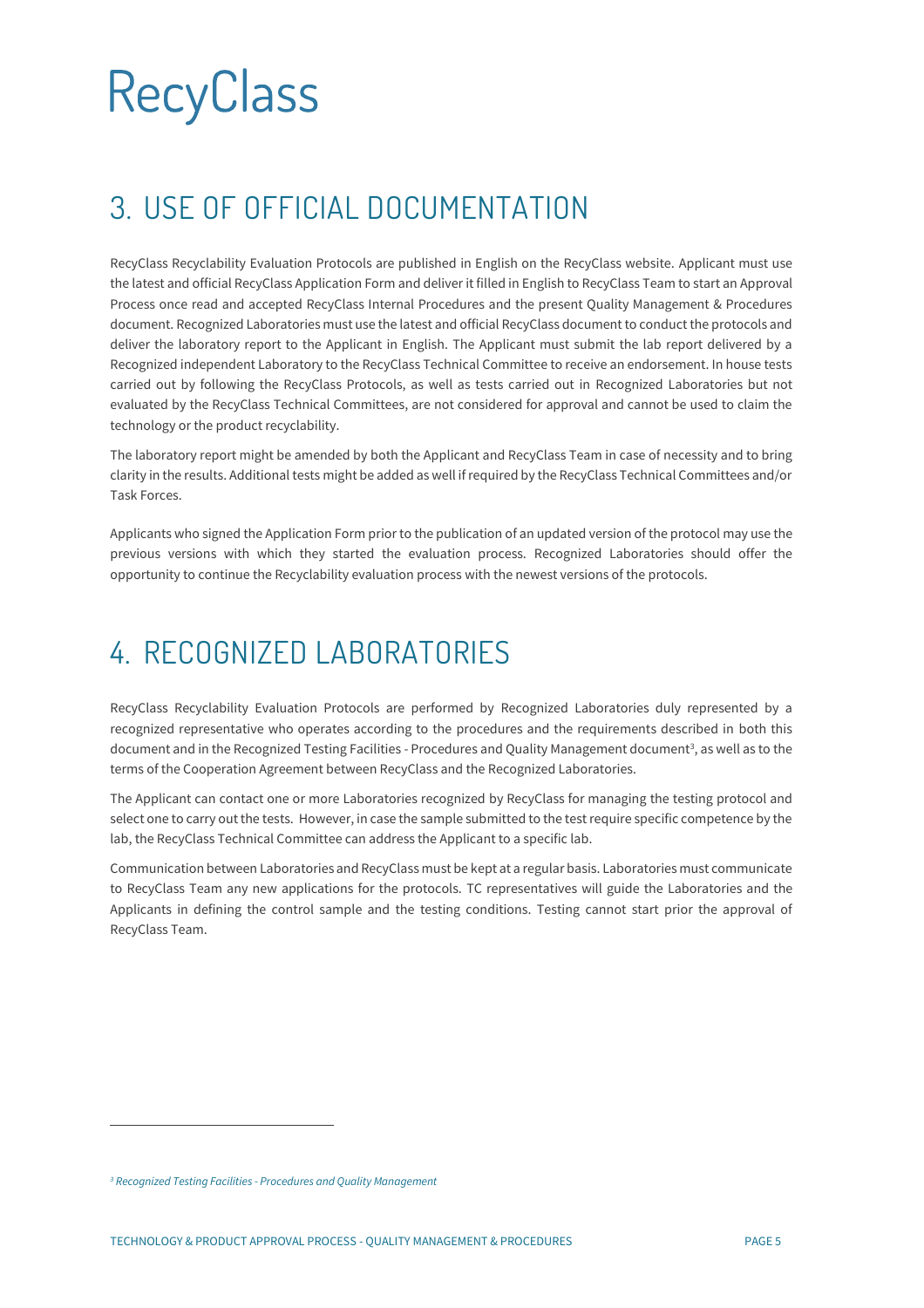### <span id="page-5-0"></span>**5. DATA CONFIDENTIALITY**

The entire approval process is covered by a Non-Disclosure Agreement signed between RecyClass and the Applicant to protect confidential information of innovative packaging design tested according to the Recyclability Evaluation Protocols. RecyClass Team provides the NDA template to the Applicant.

All RecyClass Technical Committees members also signed a Non-Disclosure Agreement with RecyClass to be able to participate in the meetings, access the documents and evaluate the laboratory reports. An updated list of members of the Technical Committee in charge of the evaluation is shared with the Applicant before the laboratory report submission, to allow the applicant to exclude one or more members to access the report and participate in the assessment.

In addition, a Non-Disclosure Agreement is in place between RecyClass and the Recognized Laboratories, as defined in the Recognized Testing Facilities - Procedures and Quality Management document.

The Applicant can require as well to sign a Non-Disclosure Agreement with the chosen Laboratory before starting the testing. This document is then at the discretion of the Applicant and the Laboratory.

### <span id="page-5-1"></span>**6. LABORATORY REPORT QUALITY CONTROL**

RecyClass Team guarantees the quality and rigour of all laboratory reports via a systematic internal check procedure which ensures coherence and consistency among all issued laboratory reports. Therefore, all reports must be anticipated to RecyClass Team for revision and validation.

### <span id="page-5-2"></span>**7. ELIGIBILITY TO APPLY FOR AN APPROVAL**

Any plastic packaging containing at least one innovative feature is eligible to a technology or product approval. Innovative feature is defined as a feature not yet tested by RecyClass. Packaging fully covered by the Design for Recycling guidelines (i.e. for which RecyClass already have enough data) are considered eligible for certification and do not need to be tested via the Protocols and assessed by the TC. Product and Technology Approvals are dissociated and respectively corresponds to packaging as pledged on the market (including its final decoration) and packaging with an isolated innovation (i.e., the compatibility of the specific technology is evaluated).

The presently named "innovation" corresponds to:

- A new packaging feature (e.g., additives, adhesives, closure system, decorative technology, inks, etc.) or
- A packaging feature present with a quantity or surface above current compatibility threshold or
- A new packaging structure.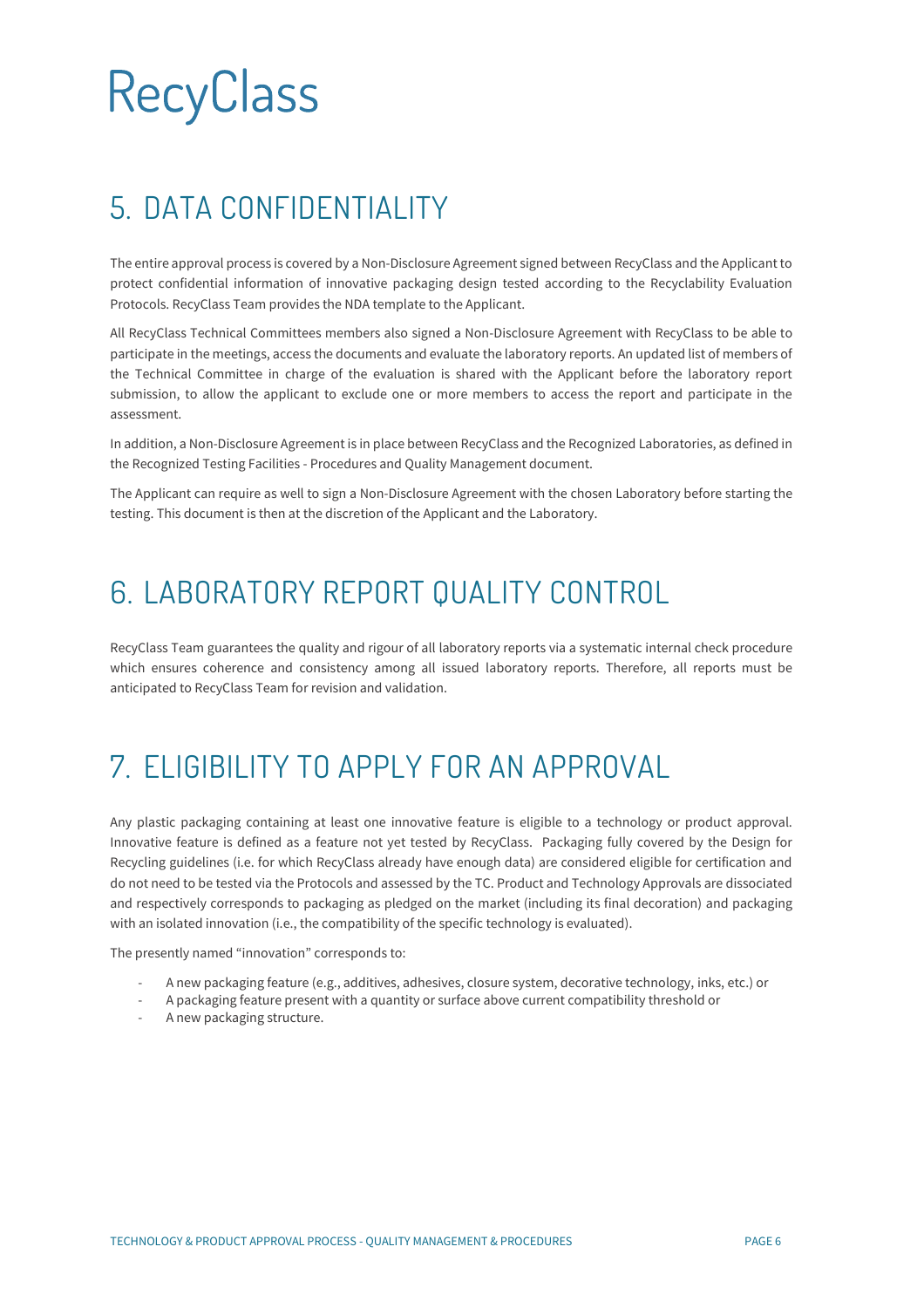### <span id="page-6-0"></span>**8. RECYCLABILITY EVALUATION ASSESSMENT PROCESS**

The Recyclability Evaluation Protocols aim to evaluate plastic packaging technologies or innovation materials to test and provide guidance towards its recyclability. The Protocols intend to provide clear and proven guidance on recyclability concerning plastic packaging. Additionally, the Protocols aim at facilitating the introduction of innovation or new packaging within the recycling without disrupting the current established recycling streams.

The Recyclability Evaluation Protocols will promote recyclability by encouraging industry to test innovative plastic technologies, materials or product before market launch and giving advice and recommendations to applicants.

#### <span id="page-6-1"></span>8.1 OVERVIEW OF THE ASSESSMENT PROCESS

The decision diagram and the corresponding steps of the technology/product approval process are presented in the following figure, while a more detailed process overview is presented in section 8.2.



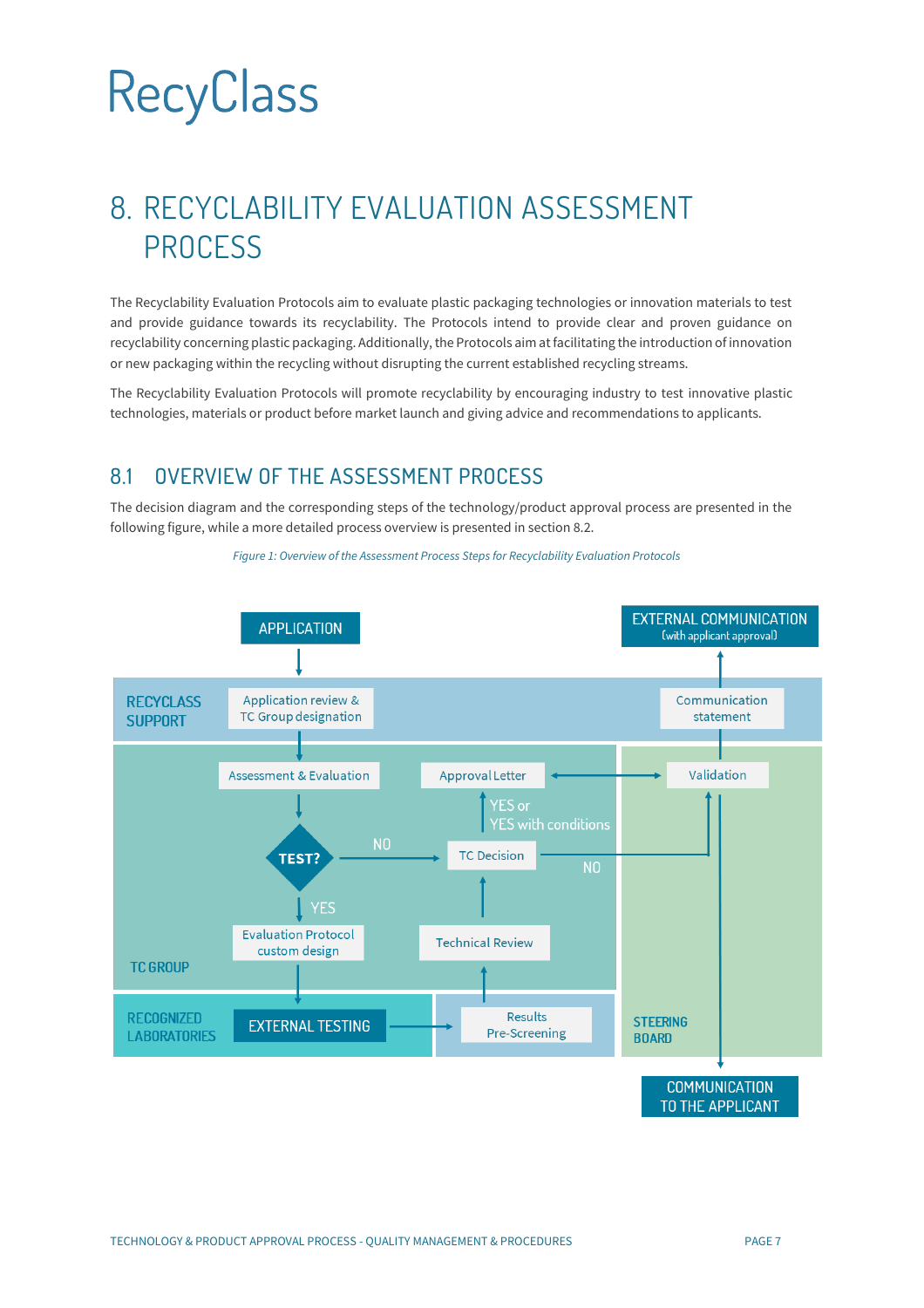#### <span id="page-7-0"></span>8.2 DETAILED PROCESS STEPS

Detailed explanation of the process steps is provided. The following section describes the materials that RecyClass offer to increase the robustness and transparency of the assessment process. A summary of the Approval process scheme is present in Annex 1. Note that the time necessary for each step of the Approval process can vary depending on e.g. issues faced by the laboratory or additional tests required by the TC representatives.

Once got the approval, the Applicant must communicate to RecyClass Team if any changes are made to the approved technology or innovation material.

| <b>Process-step</b>                                                                                                                                                                                                                                                                                                                                                                  | <b>Documents</b>                                                         | <b>Participants</b>                                                        |
|--------------------------------------------------------------------------------------------------------------------------------------------------------------------------------------------------------------------------------------------------------------------------------------------------------------------------------------------------------------------------------------|--------------------------------------------------------------------------|----------------------------------------------------------------------------|
| <b>Reception of interest</b>                                                                                                                                                                                                                                                                                                                                                         | Application form                                                         | Applicant                                                                  |
| A request is submitted by a third-party Applicant.                                                                                                                                                                                                                                                                                                                                   | NDA with the Applicant                                                   | RecyClass Team                                                             |
| RecyClass team verifies that the application falls under the<br>scope of RecyClass and the Evaluation Protocols.                                                                                                                                                                                                                                                                     | Technology/Product Approval -<br>Quality Management &                    |                                                                            |
| RecyClass Team provides a NDA template to the Applicant, that<br>can be revised internally by the Applicant. Once the terms of<br>the agreement are defined, both parties must sign the NDA.                                                                                                                                                                                         | Procedures<br>Additional documentations<br>related to the innovation     |                                                                            |
| RecyClass Team shares the Approval - Quality Management &<br>Procedures document and the Application form to fill to the<br>Applicant.                                                                                                                                                                                                                                               |                                                                          |                                                                            |
| RecyClass Team asks all available documentation, TDS, and<br>information that can help speeding up the evaluation process<br>(e.g., laboratory tests) to the applicant.                                                                                                                                                                                                              |                                                                          |                                                                            |
| <b>Application Submission</b><br>$\bullet$                                                                                                                                                                                                                                                                                                                                           | Application form                                                         | Applicant                                                                  |
| RecyClass Team determines within which plastic stream<br>corresponds the application and assigns a TC that will assess<br>the application.<br>RecyClass Team provides the Applicant with the updated list of<br>TC representatives. The Applicant can have one or more<br>representatives excluded from the discussion by written<br>request justifying the reason of the exclusion. | List of TC representatives<br>Recognized Laboratories<br>contact details | RecyClass Team<br>TC Representatives<br>Recognized RecyClass<br>Laboratory |
| RecyClass Team circulates the necessary information provided<br>by the Applicant on the application, except the application<br>form, in order to report the request to the TC representatives.                                                                                                                                                                                       |                                                                          |                                                                            |
| Meanwhile, RecyClass Team provides Recognized Laboratories<br>contact to the Applicant, for them to receive a quote from the<br>Laboratories.                                                                                                                                                                                                                                        |                                                                          |                                                                            |
| In the case, the Technology/Product has already been approved<br>by the Association of Plastics Recyclers (APR), please refer to the<br>complementary procedure in Annex 2.                                                                                                                                                                                                          |                                                                          |                                                                            |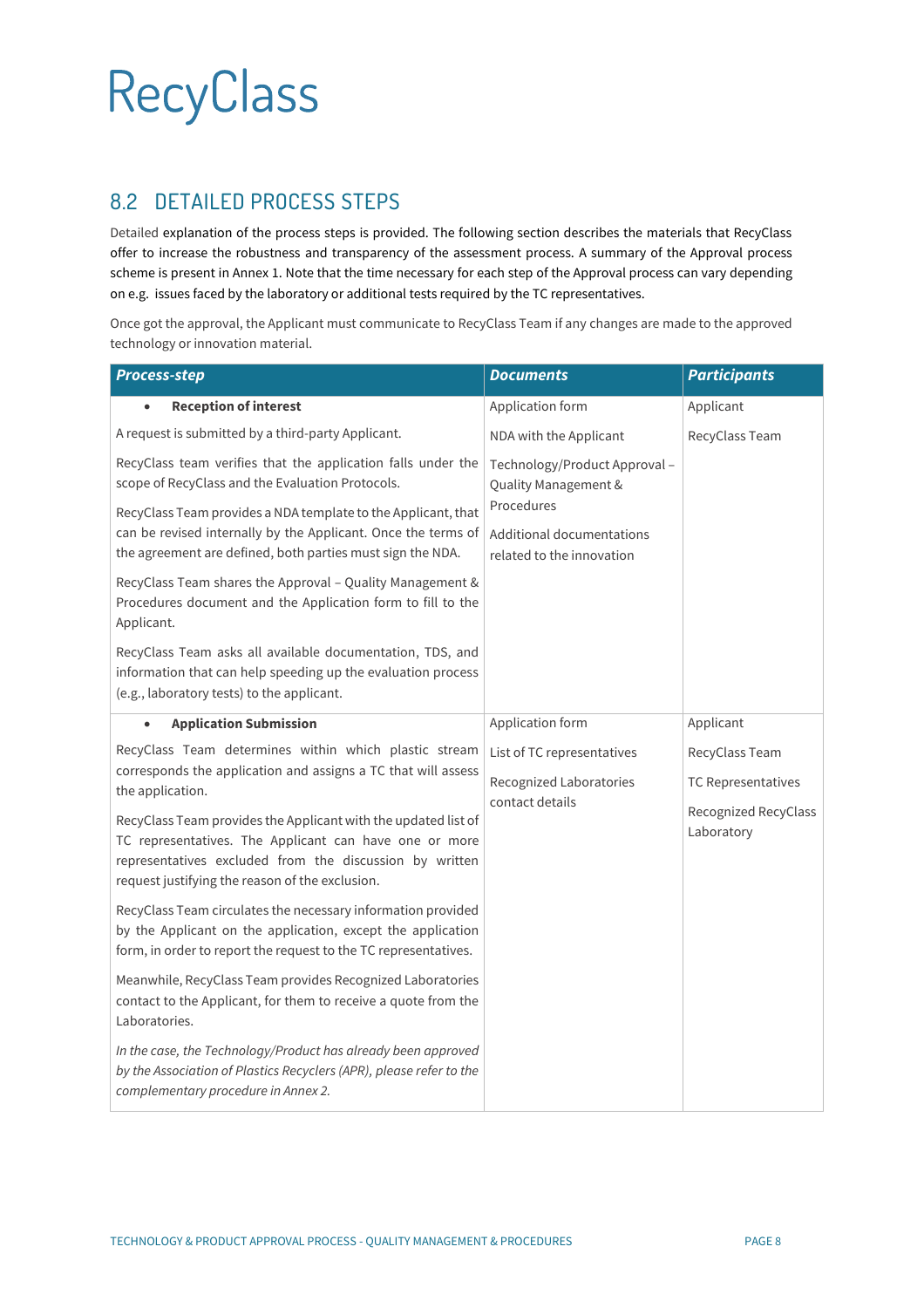| <b>Acceptance by TC Representatives</b>                                                                                                                                                                                                                                                                                                                                                                                                                                                                                                                                                                                                                                                                                                              | Letter of Agreement                                                  | Applicant                              |
|------------------------------------------------------------------------------------------------------------------------------------------------------------------------------------------------------------------------------------------------------------------------------------------------------------------------------------------------------------------------------------------------------------------------------------------------------------------------------------------------------------------------------------------------------------------------------------------------------------------------------------------------------------------------------------------------------------------------------------------------------|----------------------------------------------------------------------|----------------------------------------|
| The TC representatives starts a discussion on how to proceed<br>with the assessment (conversion step, blends, control<br>material, ) and on the necessity to have pre-screening tests<br>(sorting, QT procedures). The Chairman of the corresponding<br>TC may facilitate the discussion by making proposals.<br>Proposals are accepted if no answer is provided within 2 weeks<br>from sending it. TC representatives may ask for additional<br>information. RecyClass Team acts as focal point for<br>communication between the Applicant and the TC. Following<br>the TC representatives' decision, RecyClass Team will emit a<br>"Letter of Agreement" to the Applicant which confers an<br>application code and report all the test conditions. |                                                                      | TC Representatives<br>RecyClass Team   |
| <b>Testing proceeding</b>                                                                                                                                                                                                                                                                                                                                                                                                                                                                                                                                                                                                                                                                                                                            | Letter of Agreement                                                  | <b>Recognized RecyClass</b>            |
| Within the month of the letter's deliverance, the Applicant<br>must provide this letter to a Recognized Laboratory to request<br>the testing following the conditions listed If expired, the<br>Applicant needs to recontact RecyClass team. Upon the<br>deliverance of the Letter of Agreement, the Recyclability<br>Evaluation Protocol has to be carried out by a qualified<br>Laboratory recognized by RecyClass (except Annex 2 condition)<br>upon applicant's expense. The Applicant should provide the<br>Recognized Laboratory with the innovative material in<br>sufficient quantity. The control material can be provided by the<br>Applicant or the Laboratory (will be charged to the Applicant).                                        | Recyclability Evaluation<br>Protocol<br>Laboratory Evaluation Report | Laboratory                             |
| <b>Results pre-screening</b><br>$\bullet$                                                                                                                                                                                                                                                                                                                                                                                                                                                                                                                                                                                                                                                                                                            | Laboratory Evaluation Report                                         | Recognized RecyClass                   |
| Once the Recyclability Evaluation Protocol has been finalized,<br>the full laboratory evaluation report must be sent to both<br>RecyClass Team and the applicant for a pre-evaluation. The<br>Applicant can ask for a call with RecyClass Team to pre-screen<br>the results and the chances for an approval.                                                                                                                                                                                                                                                                                                                                                                                                                                         |                                                                      | Laboratory Applicant<br>RecyClass Team |
| Decision to present to TC<br>$\bullet$ .                                                                                                                                                                                                                                                                                                                                                                                                                                                                                                                                                                                                                                                                                                             | List of TC participants                                              | Applicant                              |
| The Applicant decides to submit the report to the<br>corresponding TC or to withdraw the application. In case of<br>withdrawn, the application is closed but can still be discussed<br>to plan future tests. In the other case, RecyClass Team provides<br>the list of TC members to the Applicant. The Applicant can<br>exclude one or more representatives from the evaluation by<br>written request justifying the reason of the exclusion. At this<br>stage, at least 75% of the TC members, including all the plastic<br>value-chain actors (raw material producers, converters,<br>brands, ), must have access to the report to ensure an<br>impartial report revision.                                                                        |                                                                      | RecyClass Team                         |
| <b>Assessment</b><br>Presentation to the TC                                                                                                                                                                                                                                                                                                                                                                                                                                                                                                                                                                                                                                                                                                          | Laboratory Evaluation Report                                         | Non-excluded TC<br>members             |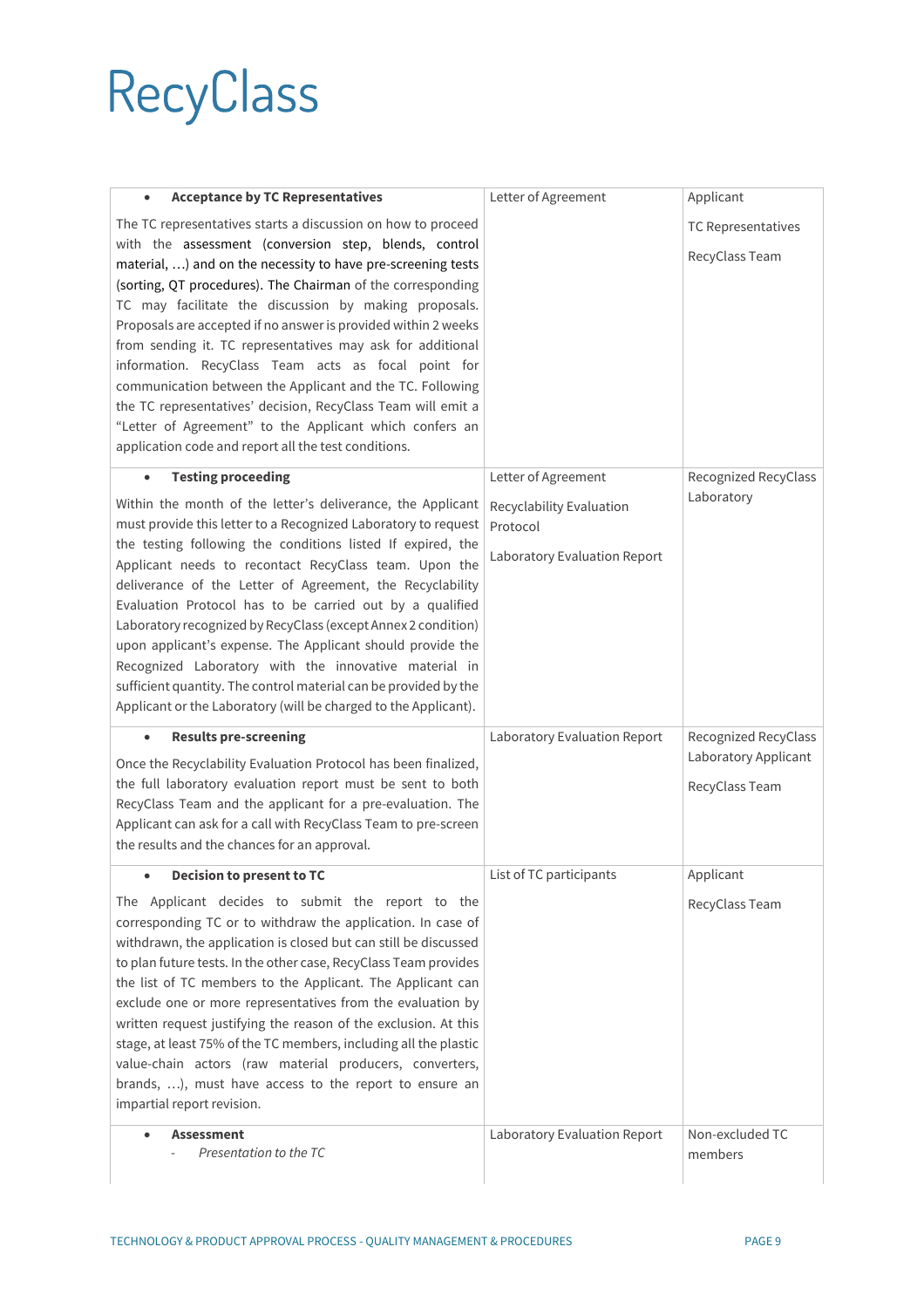RecyClass Team submits the full laboratory report and additional documentation provided by the Applicant are shared with the non-excluded TC members. TC members have 2 weeks to comment and ask questions to the Applicant and/or to the Laboratory.

If relevant, the Applicant can present the innovation and the results in a TC meeting. The Laboratory that performed the test can be invited to the meeting to support the discussion.

> - *Compilation of TC comments & Decision by TC representatives*

An overview of TC comments done by RecyClass Team is addressed to the TC representatives who have one week to issue a decision regarding the application. The TC representatives can also decide to ask for additional tests to clarify the results before taking a decision. The TC grants a technology/product approval as fully compatible or limited compatible for a specific recycling stream. Otherwise, the representatives can reject the application. Temporary approvals might be possible for very novel product concepts and under specific conditions.

Upon the approval by the TC representatives, an Approval Letter is drafted by RecyClass Team. The document includes an overview of the technical review provided by the Laboratory Evaluation Report and the TC assessment and conclusions regarding the recyclability of the concept packaging or innovation material. Conditions of the approval are reported on the letter as well. Non-excluded TC members and the Applicant are invited to provide comments on the approval letter within one week.

- *Approval letter drafting*

| Approval by SB<br>The SB issues the final decision on recommendation of the TC<br>and on the approval letter. Upon the approval, RecyClass Team<br>announces the final decision to the Applicant.                                                                                                                                                                                                                                                           | Approval Letter                                                                  | SB members<br>RecyClass Team             |
|-------------------------------------------------------------------------------------------------------------------------------------------------------------------------------------------------------------------------------------------------------------------------------------------------------------------------------------------------------------------------------------------------------------------------------------------------------------|----------------------------------------------------------------------------------|------------------------------------------|
| <b>External communication</b><br>$\bullet$<br>External communications regroup communication of the final<br>result either passively (e.g., adapted Guidelines for Recycling)<br>or actively (e.g., press release). Active communication shall<br>count with SB and the applicant approval.<br>Publication of opinion statements (only positive results will be<br>published) on RecyClass website upon Applicant's revision and<br>approval of the content. | Approval Letter<br>Press release<br>RecyClass Design for Recycling<br>Guidelines | Applicant<br><b>SB</b><br>RecyClass Team |

#### <span id="page-9-0"></span>8.3 AVAILABLE DOCUMENTATION FOR THE APPLICANT

|                                              | RecyClass Team             |
|----------------------------------------------|----------------------------|
|                                              | TC Representatives         |
|                                              |                            |
| Approval Letter                              | RecyClass Team             |
|                                              | Non-excluded TC<br>members |
|                                              | Applicant                  |
|                                              |                            |
| Approval Letter                              | SB members                 |
|                                              | RecyClass Team             |
| Approval Letter                              | Applicant                  |
| Press release                                | <b>SB</b>                  |
| RecyClass Design for Recycling<br>Guidelines | RecyClass Team             |
|                                              |                            |

Recognized RecyClass Laboratory (optional)

Applicant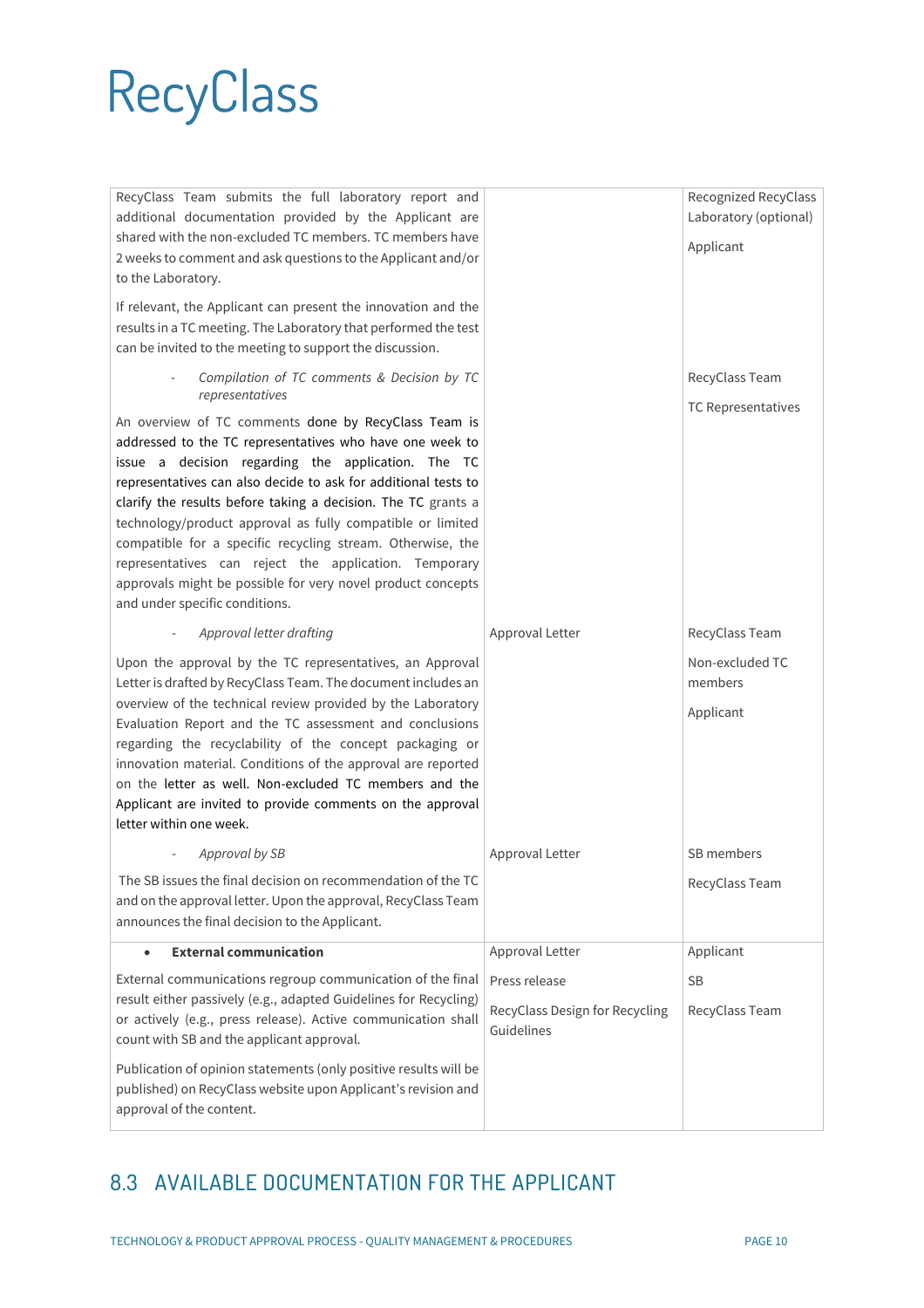#### 8.3.1 APPLICATION FORM

The Applicant submits the completed Application Form detailing the innovation material or packaging to be approved. RecyClass Team acts as an entry point for all requests.

#### 8.3.2 INTERNAL NON-DISCLOSURE AGREEMENT (INTERNAL NDA)

An Internal NDA is set in place between the SB, TC participants (including AB representatives) and Plastics Recyclers Europe to maintain confidentiality within RecyClass.

#### 8.3.3 NDA WITH THE APPLICANT

Secrecy agreement to be signed by Plastics Recyclers Europe and the Applicant declaring that PRE will take all reasonable steps to maintain the confidentiality of the sensible information of the application submitted.

SB Representatives will not have access to confidential information provided to the TC in order to assess the Applicant and/or design an appropriate Recyclability Evaluation Protocol.

#### 8.3.4 LETTER OF AGREEMENT

The Applicant receives a Letter of Agreement emitted by RecyClass after TC representatives agreed on testing the innovative Technology/Product. This Letter contains a description of the innovation, the application code, but also specific parameters for the Recyclability Evaluation Protocol such as the control and virgin materials, the blends and converting step to follow. This letter acts as a common agreement on the testing procedure between RecyClass, the Applicant and the Recognized Laboratory.

#### 8.3.5 REGISTER OF SB MEMBERS

List of representatives in the SB. The list is available online at the RecyClass website. The list contains the names of the people that participate in the validation process of the Assessment Process. RecyClass Team must be informed if SB members have a conflict of interest which would de facto prevent them to respect the internal NDA.

#### 8.3.6 LIST OF TC REPRESENTATIVES

List of representatives involved in the Assessment Process who have access to confidential information provided by the Applicant for the purpose of evaluating the impact of their technology. The Applicant has the right to ask for exclusion of one or more technical representatives from the discussion based on a justified reason. This request must be made in writing. The list is available online at the RecyClass website and is updated by RecyClass Team whenever changes take place. Applicants having an open application are informed of the change.

RecyClass Team must be informed if TC representatives have a conflict of interest which would de facto prevent them to respect the internal NDA.

#### <span id="page-10-0"></span>8.4 LABORATORY TESTING

Each application is first assessed by the TC representatives to determine the necessary amount of testing needed. If testing was already performed as part of an APR recognition, refer to the Annex 2. RecyClass Recyclability Evaluation Protocols are based on the standard test procedures depending on the specific packaging design. RecyClass is aware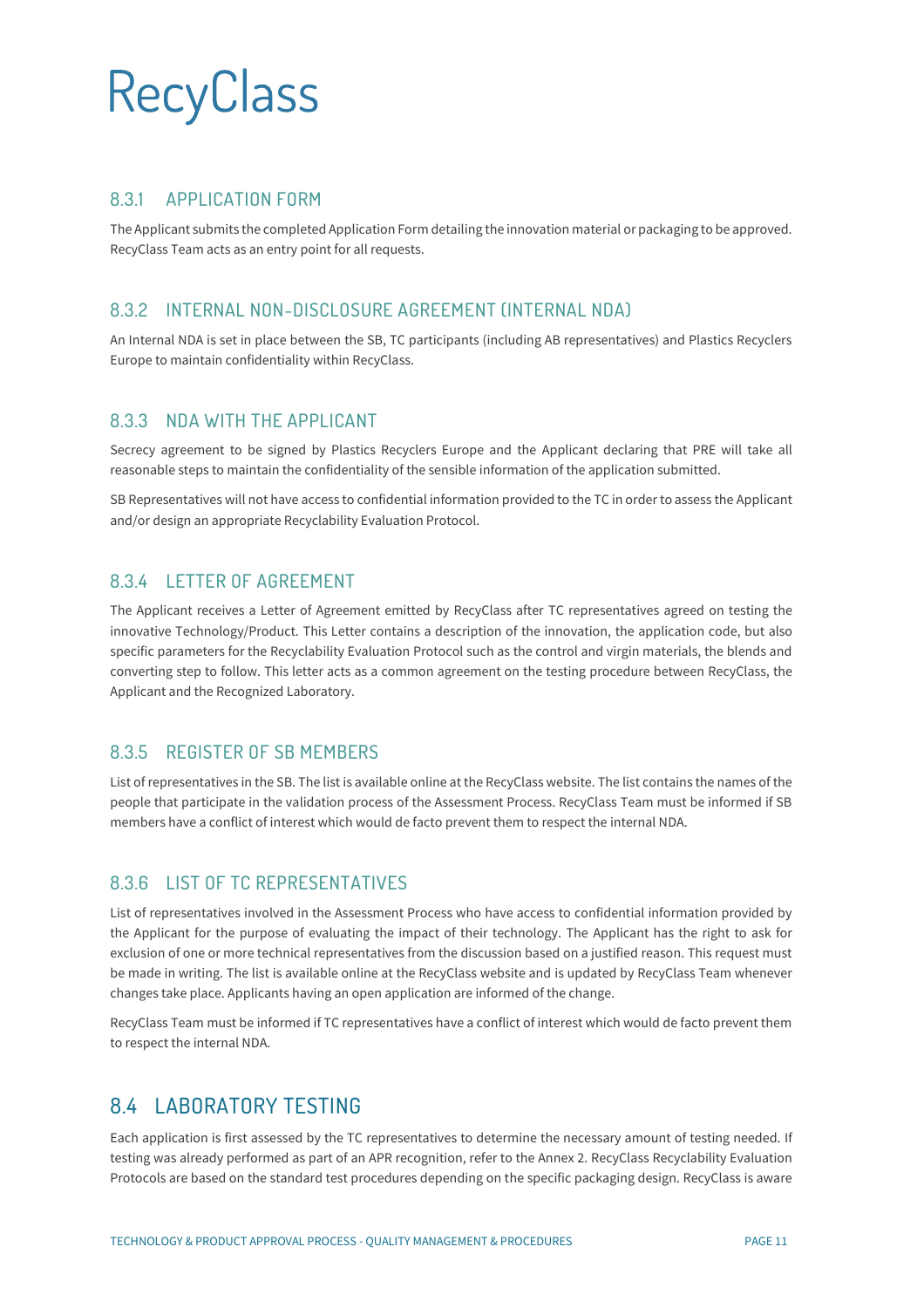of the high costs that may be associated with laboratory testing and will optimise the testing during the assessment in order to issue a recommendation decision to the SB.

The Recyclability Evaluation Protocols are available for download in the RecyClass website<sup>4</sup>. Companies providing plastic packaging concepts are encouraged to use them to self-assess the impact of their solutions on recyclability and highlight potential issues. However, compliance to a Recyclability Evaluation Protocol is not a replacement for an official assessment and may not be used as a marketing tool.

All tests must follow the Recyclability Evaluation Protocols as decided by RecyClass TC representatives in the Letter of Agreement and must be conducted by an independent Laboratory recognized by RecyClass which has no legal affiliation to the applicant.

#### <span id="page-11-0"></span>8.5 COSTS

RecyClass assessment process is covered under a RecyClass fee of 2.500€, which must be paid after the reception of the Laboratory report. However, RecyClass is not responsible for any costs related to the performance of the testing in a Recognized Laboratory based on the Recyclability Evaluation Protocols. Members of RecyClass benefits of a special quote by the Recognized Laboratories. Additionally, being a Platinum member of RecyClass offers one RecyClass fee for a Technology/Product Approval per year.

#### <span id="page-11-1"></span>8.6 LABORATORY FVALUATION REPORT

The Applicant commits to disclose all test results with RecyClass within the Laboratory Evaluation Report that will be provided by the correspondent Laboratory. The Laboratory Evaluation Report will be made available to RecyClass Team and TC who will assess the compatibility of the technology within collection and sorting schemes and determine its suitability with a determined recycling stream in Europe.

The Laboratory Evaluation Report will be shared with RecyClass under the conditions established in the NDA with the applicant.

The Laboratory Evaluation Report shall include:

- Executive Summary
- Company name & contact person
- Product name and description
- Test design
- Research facility & contact person
- Detailed description of input material & sample preparation
- Material & equipment used
- Process conditions
- Test results & remarks (including repeatability)
- Further comments
- **Summary**

Note that the evaluation of the report is not based on an automatic scoring table assigning a score to each property or analysis depending on their results. Since an innovation can have multiple impacts on the recyclability of a material and on the evolution of its properties, it is necessary to have a general overview of the report to finally assess the recyclability, thus not permitting the use of a general formula in this assessment.

*<sup>4</sup>* [RecyClass Recyclability Evaluation Protocols](https://recyclass.eu/recyclability/test-methods/)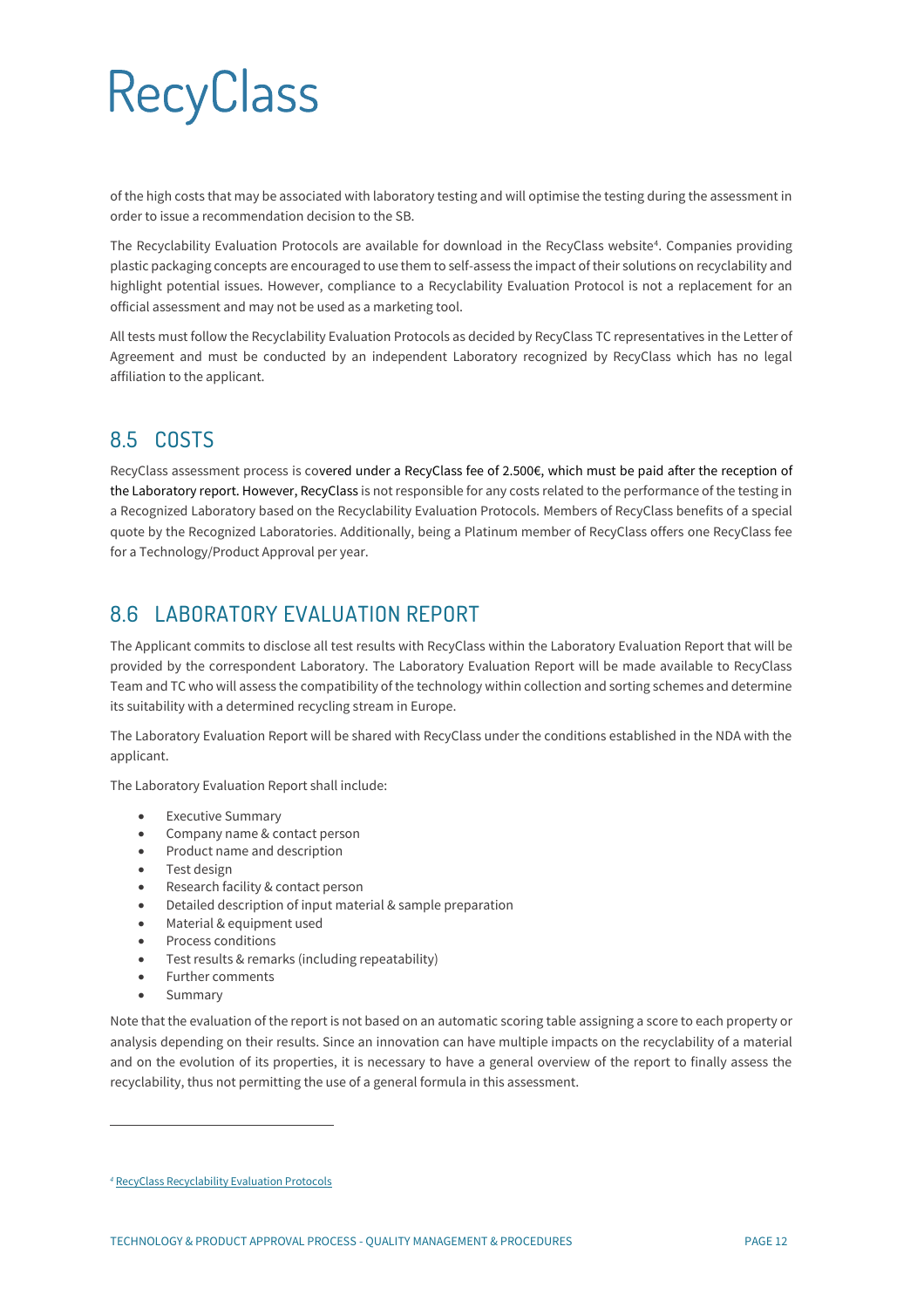#### <span id="page-12-0"></span>8.7 REPORT EVALUATION AND FINAL ASSESSMENT

#### 8.7.1 TC EVALUATION

The TC reviews all Laboratory Evaluation Reports and any other relevant information provided by the Applicant. The TC provides guidance for the interpretation of the results of the performed tests. If the results are inconclusive, the TC may request to perform further testing in order to give an Approval Letter.

All documentation (except the application form) provided by the Applicant will be discussed between TC Representatives who have access to confidential information related to the specific application as set in the NDA signed with the Applicant.

The final assessment delivered by the TC is based on a technical evaluation of the report and the documentation provided by the Applicant. The Applicant will have the possibility to directly present the Laboratory Evaluation Report to the TC.

The TC issues an Approval Letter containing a technical review and summary of the evaluation results, conclusions, and recommendations to be submitted to the SB. In case of a positive recommendation, the Approval Letter also includes a proposal for external communication: press release and modification of the Design for Recycling Guidelines if applicable.

#### 8.7.2 SB APPROVAL

The SB reviews the recommendations and the communication proposals of the TC and validates the Final Assessment. The SB communicates its decision to the TC.

In the event of disagreement between the SB and TC for a final recommendation, the Final Assessment will be returned to the TC including remarks from the SB. After that, the TC will meet again and may invite the Applicant and/or Laboratory performing the test to participate and provide additional information regarding the packaging product or innovation material tested. The Final Assessment with clarifications is sent to SB again for validation.

<span id="page-12-1"></span>RecyClass Team ensures communication of the Final Assessment to the Applicant.

#### 8.8 APPROVAL LETTER

The Approval Letter is drafted by the TC and RecyClass Team with the SB validation. The document includes an overview of the technical review provided by the Laboratory Evaluation Report and the TC assessment and conclusions regarding the recyclability of the concept packaging or innovation material. In addition, it includes recommendations and next steps.

RecyClass provides the applicant with an Approval Letter, containing the following information:

- Disclaimer on the scope and use of the Approval Letter
- Overview of assessment process
- Impact on existing collection & sorting schemes
- Impact on the concept packaging or innovation material on recycling process
- Decision of RecyClass
- Recommended Communication through RecyClass
- Next steps (if required)
- Class ranking (for Product approvals only)
- Annex illustrating the technology or product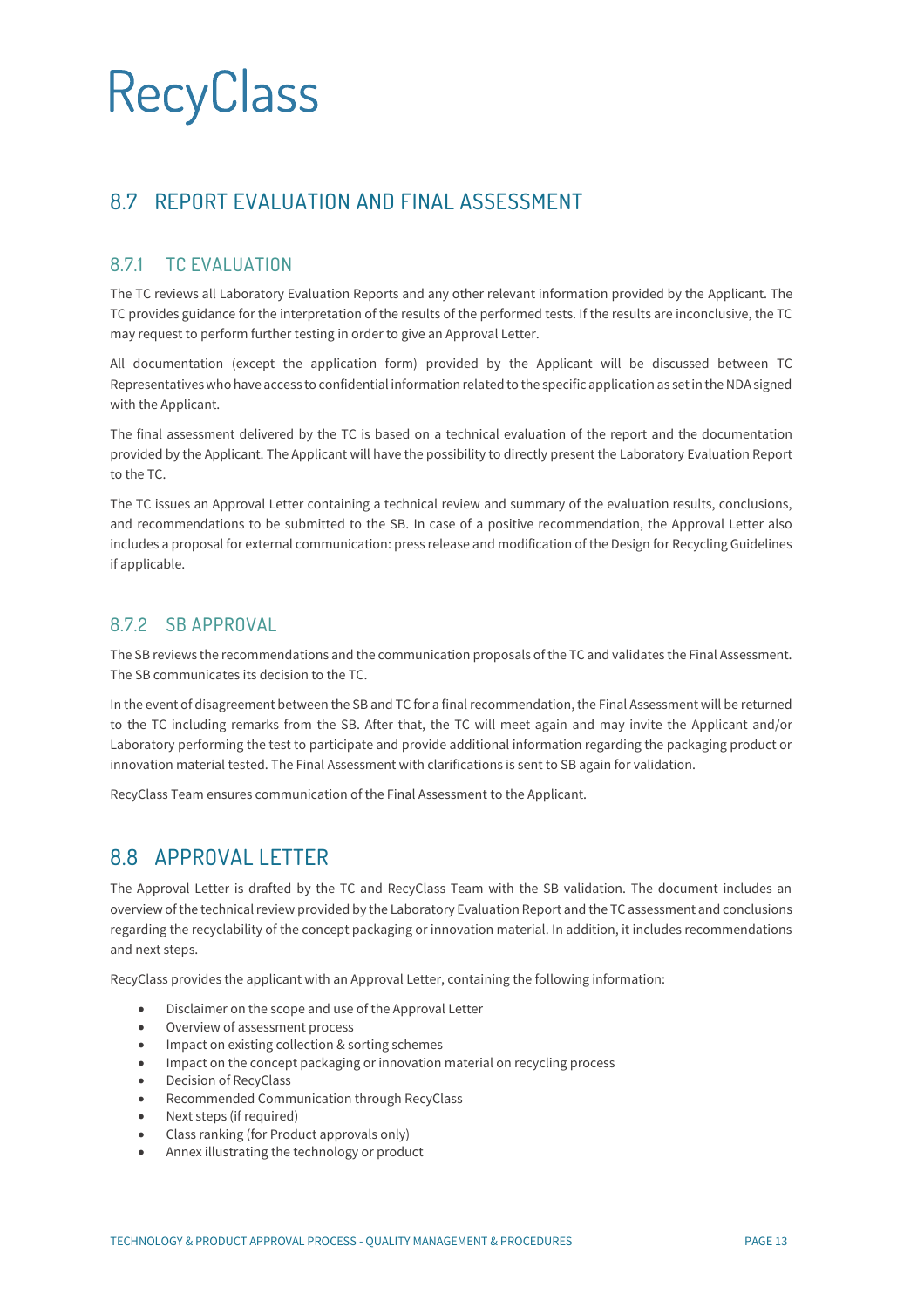The Approval Letter determines the recyclability of the tested packaging or packaging technology within which category the concept packaging or innovation material falls under according to the Design for Recycling Guidelines<sup>5</sup>.

- **Fully compatible** Compatible with existing industrial recycling processes. Design solutions readily accepted by sorting centres and recyclers since the majority of the industry has the capability to identify, sort, and process a product exhibiting this feature with minimal negative effect on the operation or final product quality. Products with these features are likely to pass through the recycling process into the most appropriate material stream with the potential of producing high quality material.
- **Limited compatible** Detrimental but still compatible with existing industrial recycling processes. Design solutions that present known technical challenges for sorting centre or recycling operations, yield or final product quality, but are reluctantly tolerated and accepted by the majority of sorting centre and recyclers.
- **Non-compatible** Not compatible with existing industrial recycling processes. Design solutions with a significant adverse technical impact on the sorting centre or recycler's operations, yield, or final product quality. The majority of sorting centre or recyclers cannot remove these features to the degree required to generate a marketable end-product.

The Applicant may review the content of the Approval Letter before final approval by the SB. Any proposed amendments must be in line with the TC conclusions and recommendations and must be approved by the TC.

RecyClass Team sends the Approval Letter to the Applicant. RecyClass Team offers the Applicant the opportunity to discuss the report and provide suitable solutions to increase the recyclability of the innovation material or concept packaging if applicable. RecyClass has access to state-of-the-art knowledge, information, and expertise of the plastics recyclers in Europe.

RecyClass reserves the right to change the result of the Approval Letter at any time prior notification to the Applicant by using updated technology, assessments, or experience.

Note that the Approval Letter does not have an expiring date and remains valid as long as the innovation in unchanged. The Approval letter can be published or shared only entirely, and in any case all the conditions related to the approval have to be communicated. Moreover, the Approval letter can be used only to promote the technology, or the product approved by RecyClass and under any circumstances to promote technologies or products not tested and positively evaluated by RecyClass.

#### <span id="page-13-0"></span>8.9 EXTERNAL COMMUNICATION

If the Approval Letter results are positive, RecyClass publishes the Approval Letter on the RecyClass website in order to report publicly the new findings and the laboratory testing. Additional communications, such as press release, are recommended as well. Any form of communication shall be approved by the SB and the Applicant. Communications can be made available via the RecyClass website and social media accounts. Use of the positive opinion by the Applicant for marketing and communication purposes is subject to conditions and restrictions.

#### 8.9.1 APPROVAL LETTER

The Approval Letter in the case of a positive result must be published on RecyClass website. The timing should be discussed and agreed with the Applicant.

#### 8.9.2 RECYCLASS DESIGN FOR RECYCLING GUIDELINES

*<sup>5</sup>* [RecyClass Design for Recycling Guidelines](https://recyclass.eu/recyclability/design-for-recycling-guidelines/)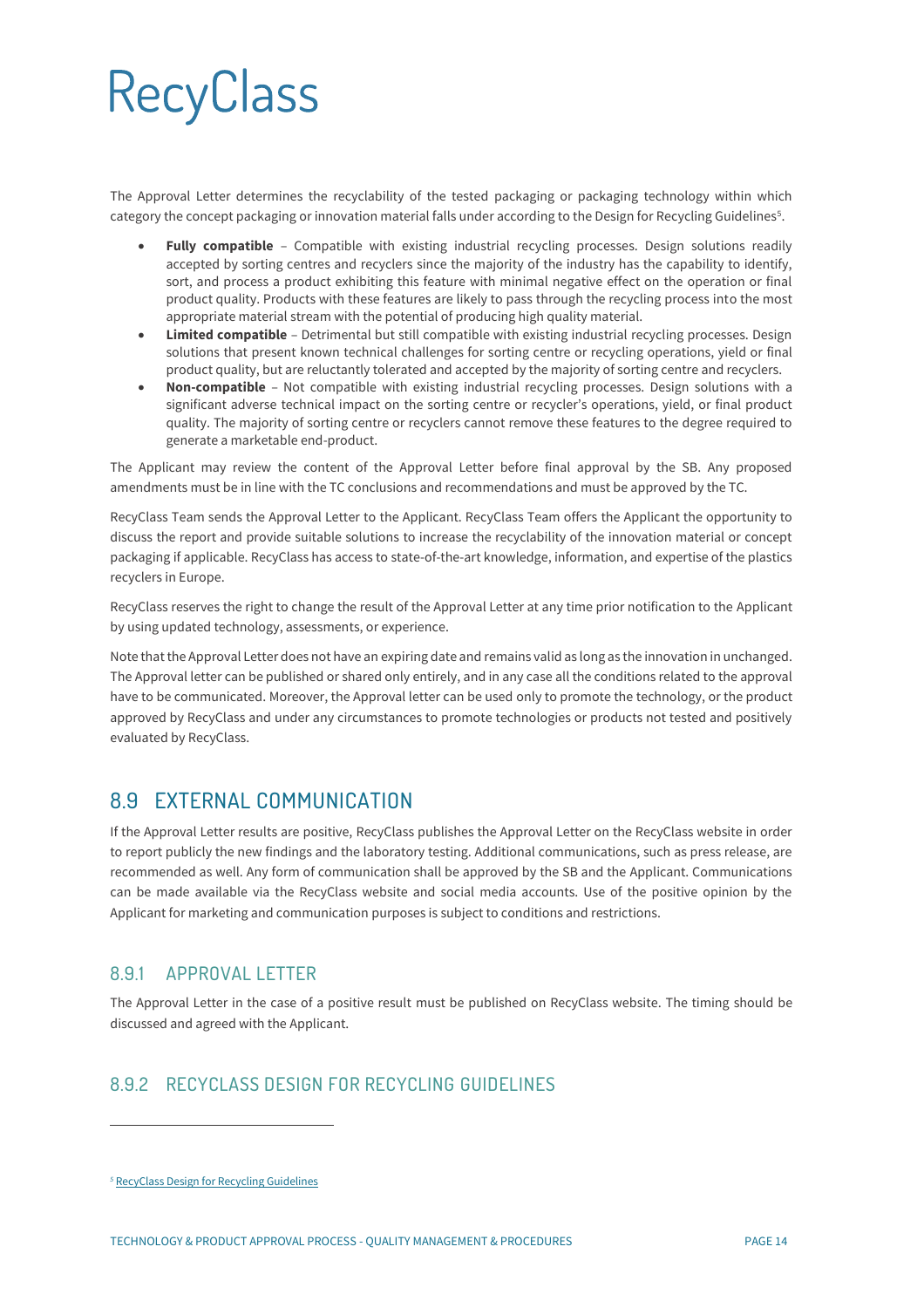RecyClass Design for Recycling Guidelines provide guidance to plastics industry players concerned with an efficient end-of-life recyclability during the first stages of product design. The Guidelines propose the most effective design solutions to facilitate a packaging recycling.

Information gathered in the Final Assessment will be used to verify or modify the information contained in the RecyClass Design for Recycling Guidelines.

#### 8.9.3 PRESS RELEASE

RecyClass may publish a press release to communicate on positive results of the Approval Letter. The press release must be approved by the SB and the Applicant.

#### 8.9.4 COMMUNICATION BY THE APPLICANT REFERRING TO RECYCLASS'S TEST RESULTS

<span id="page-14-0"></span>The Applicant must refer accurately to all conditions and results described in the Approval Letter.

### **9. SUSPENSION OR WITHDRAWAL OF APPROVAL**

Suspension of an Approval is a measure intended to protect the integrity of the Approvals. RecyClass may suspend an issued Approval in case of one of the following cases:

- Non-conformities found in the application form and reported in the Approval Letter
- Non-conformities found during a laboratory test procedure
- Mandatory corrective actions defined in the Approval Letter have not been adapted within the specified timeframe.
- Improper use of the approval letter (for example miscommunication to promote technologies or products not tested and successfully evaluated by RecyClass)

RecyClass will notify the suspension of the Approval to the Applicant. The information will include:

- Justification for the suspension
- Period of the suspension
- Practicalities of implementing the suspension communication to costumers, stakeholders, regulations as well as handling of products with claim or logo already on the market
- Conditions to be fulfilled by the Applicant for lifting the suspension within a 3 months time period.

Approval may be revoked when mandatory corrective actions where not fulfilled within the time period, or when the suspension of an Approval had no effect. RecyClass may also revoke an Approval directly. In case of withdrawal of the Approval, RecyClass must request the Applicant to remove all corresponding communications. If considered appropriate, RecyClass may request a quality control check of the analysed innovation and blends and launch an investigation to determine if there is reason for withdrawal of the Approval.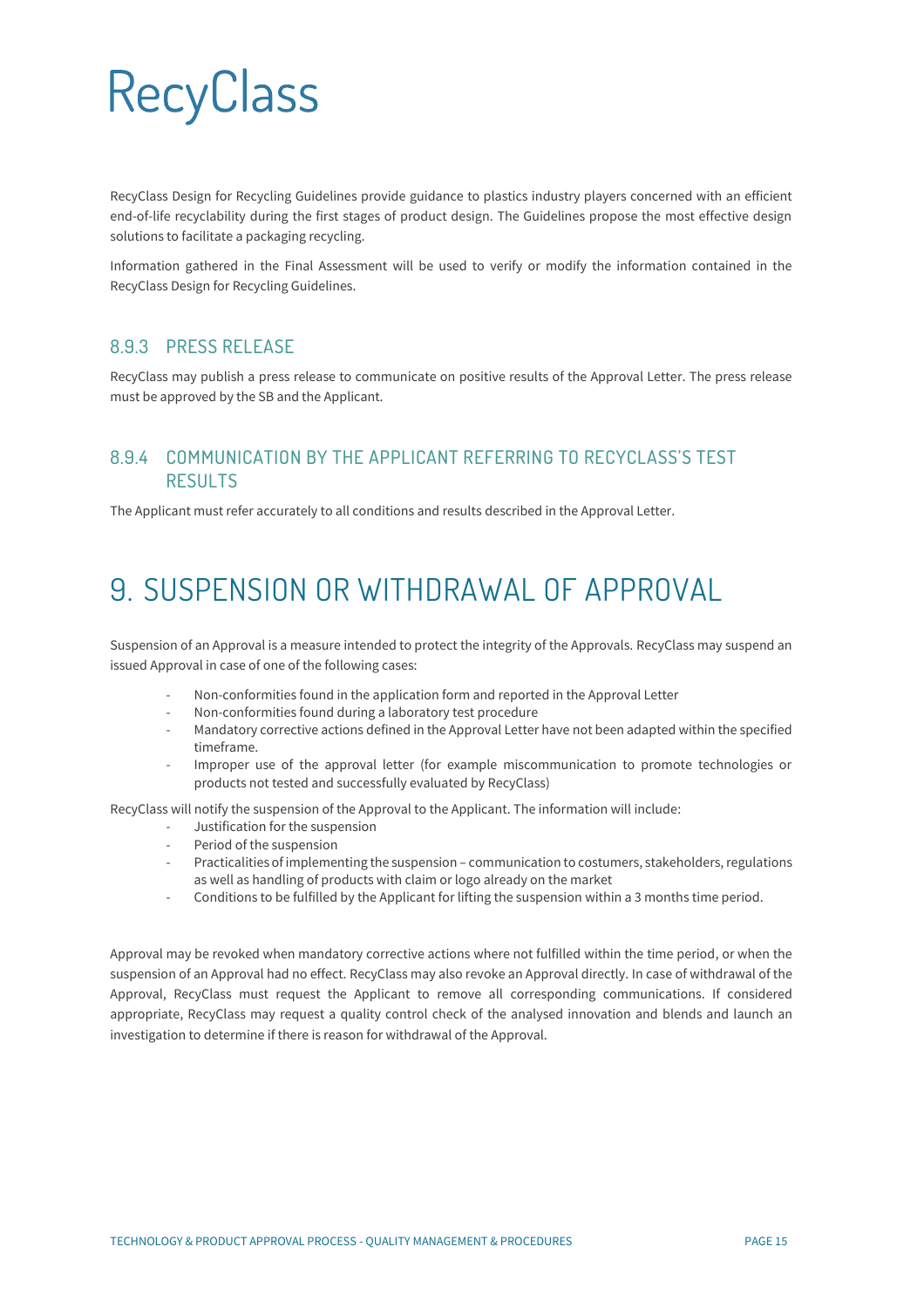

### **ANNEX 1 – Approval Procedure Scheme**

<span id="page-15-0"></span>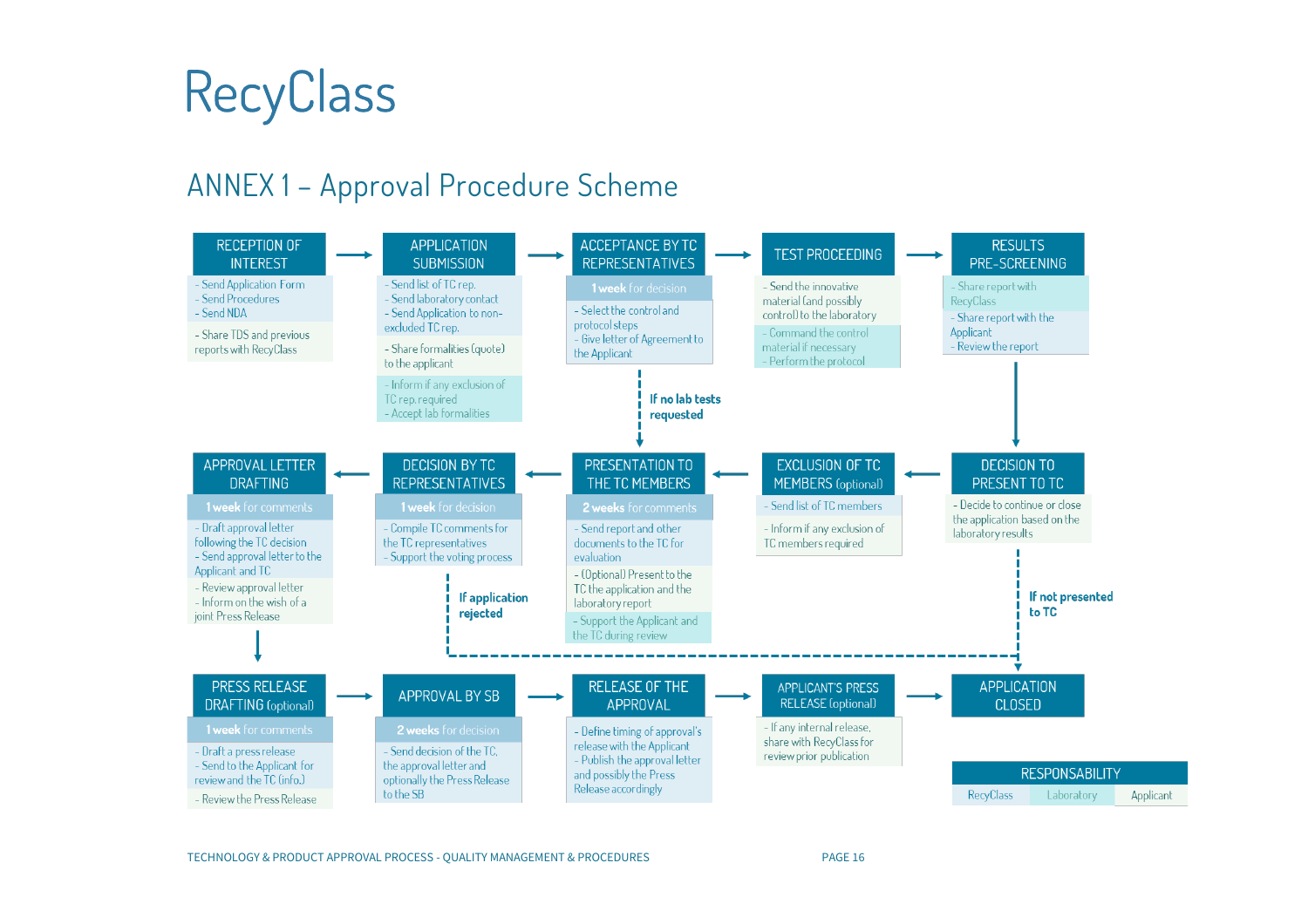### <span id="page-16-0"></span>**ANNEX 2 – Complementary Procedure for Technologies & Products Approved by APR**

This complementary procedure applied only to Applicants who already got their Technology/Product recognized by the Association of Plastics Recyclers. To follow this procedure, the Applicant must provide to the RecyClass team the recognition letter obtained from APR as well as the laboratory testing report obtained from one of the APR Recognized Laboratories.

Based on collaboration between APR and RecyClass and due to the similarities between the protocols developed by both organisations to assess the compatibility of specific packaging design with recycling, RecyClass may acknowledge results obtained following APR protocols. Extension of the recognition will mainly depend on the APR protocol performed: **the Application guidance** or **the Critical guidance**.

If the Applicant followed **the Critical guidance**, additional laboratory testing will be required to cover the mandatory conversion step of RecyClass Recyclability Evaluation Protocol. In that case, the Applicant has the choice to perform these additional tests in the laboratory that performed APR testing or in one of RecyClass Recognized Laboratories. If not possible, the Applicant will need to go through the full Recyclability Evaluation Protocol of RecyClass.

If the Applicant followed **the Application guidance** - that includes the converting step - the Technical Committee representatives keep the right to ask for additional testing in case of severe deviations compared to RecyClass Recyclability Evaluation Protocols. If no additional tests are required, the Applicant will be able to directly present the laboratory report to RecyClass Technical Committee.

Note that this procedure will not affect the delivered Approval Letter and will be considered equivalently to any other Application.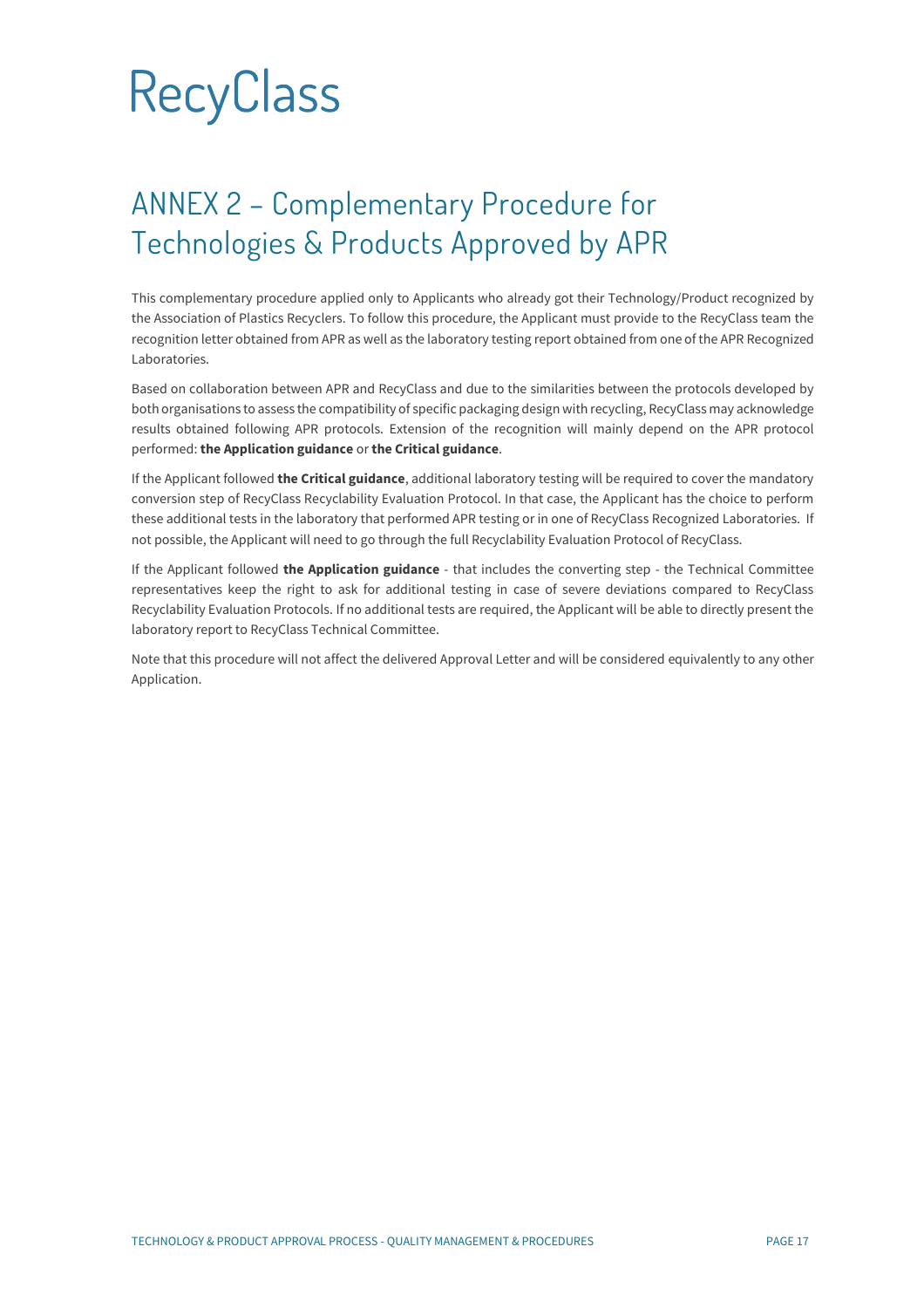### <span id="page-17-0"></span>**DOCUMENT VERSION HISTORY**

| <b>VERSION</b> | <b>PUBLICATION</b><br><b>DATE</b> | <b>REVISION NOTES</b>                                                                                                                                                                                                          |
|----------------|-----------------------------------|--------------------------------------------------------------------------------------------------------------------------------------------------------------------------------------------------------------------------------|
| 2.2            | September 2021                    | Separation of the internal procedures and Technology/Product Approval<br>Process.<br>Release of the Technology/Product Approval – Quality Management &<br>Procedures                                                           |
| 2.3            | January 2022                      | Minor revisions on figures and TC members exclusion policy<br>Addition of the Annex 2 for Applications coming from APR<br>Addition of the Letter of Agreement<br>Renaming Accredited Laboratories into Recognized Laboratories |
| 2.4            | <b>March 2022</b>                 | Time for comment on Approval Letter and Press Release by the TC reduced to 1<br>week<br>Management fees to be paid at the reception of the laboratory report                                                                   |
| 2.5            | May 2022                          | Addition of potential pre-screening and additional tests (sorting, QT procedures)<br>to the Application process                                                                                                                |